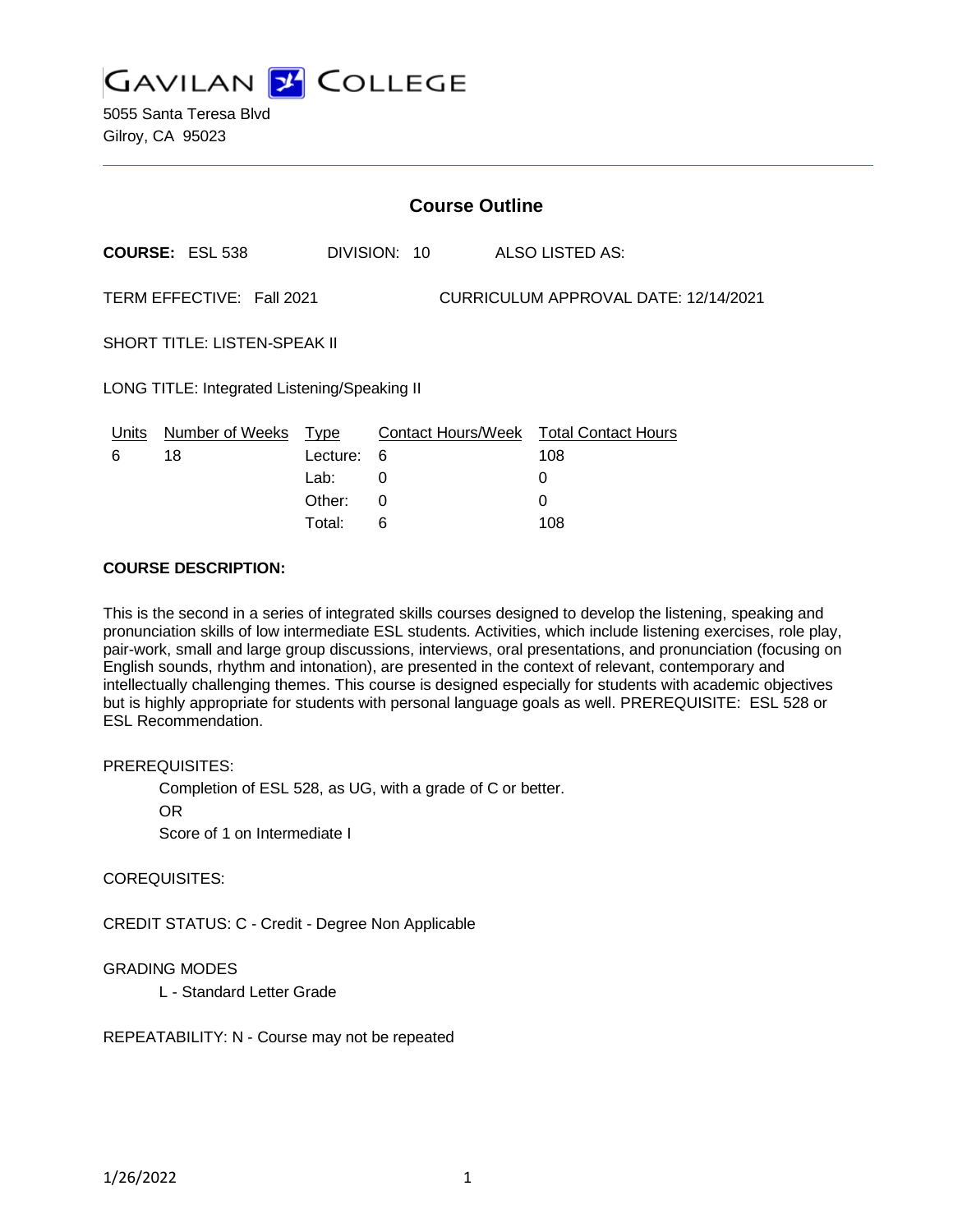SCHEDULE TYPES:

- 02 Lecture and/or discussion
- 05 Hybrid
- 71 Dist. Ed Internet Simultaneous
- 72 Dist. Ed Internet Delayed

# **STUDENT LEARNING OUTCOMES:**

By the end of this course, a student should:

- 1. Use listening and note-taking skills to utilize and summarize information from aural passages.
- 2. Recognize and use new vocabulary and idioms.
- 3. Demonstrate accurate English intonation patterns and syllable stress.
- 4. Demonstrate ability to do guided research for use in oral presentations.

# **COURSE OBJECTIVES**:

By the end of this course, a student should:

- 1. Demonstrate effective listening comprehension skills with level-appropriate tasks and vocabulary.
- 2. Demonstrate effective speaking and pronunciation skills with level-appropriate tasks and vocabulary.

# **CONTENT, STUDENT PERFORMANCE OBJECTIVES, OUT-OF-CLASS ASSIGNMENTS**

Curriculum Approval Date: 12/14/2021

6 Hours

CONTENT:

Learn about objectives, participate in ice-breaking activities, interview peers to get acquainted with classmates; give a short

self-introduction to the class; skim and scan the textbook; review and practice vowel and consonant sounds, such as [e] as in "less", [ey] as in "lace", [b], [v],

 $[i]$ ,  $[sh]$ ,  $[ch]$ .

### STUDENT PERFORMANCE OBJECTIVES:

Students will state the objectives of the class; meet classmates, give a self-introduction to the class; demonstrate improved pronunciation of vowel and consonant sounds learned in class.

12 Hours

### CONTENT:

Following the framework of a theme in the textbook, such as "Entertainment and the Media," students will complete a cycle of listening, speaking and pronunciation activities, beginning with the focus on listening activities, including listening for the main idea, specific information, details, making inferences, predicting outcomes, and summarizing aural passages.

This part of the cycle will be completed with a comprehension check, working with a partner, in small groups, and/or whole class discussions. The next part of the cycle will focus on speaking activities with partners, small groups and/or whole class discussions, which require use of new vocabulary and idioms. The pronunciation part of the cycle includes exercises and practice with word stress ("I love ALL of my classes at Gavilan College"), syllable distinction and stress (INteresting, FORtunate); contractions and reductions ("gonna," "wanna"), unstressed "to" ("He went "t" the beach"); review and practice of consonant sounds, such as b/v/th/t/d and vowel sounds such as [iy] (as in beat) through minimal pair practice drills (beat/bit) The cycle can be completed with extended listening and pronunciation practice using audiovisual material and/or computer software. The two- week cycle ends with a listening and pronunciation test. STUDENT PERFORMANCE OBJECTIVES:

Recognize and use new vocabulary and idioms; demonstrate improved comprehension when listening for the main idea, specific information, details and inferences; predict conclusions of aural passages; demonstrate improved pronunciation of stressed words, contractions, reduced forms; and consonant and vowel sounds practiced in class. Demonstrate skills learned by taking a listening and pronunciation test.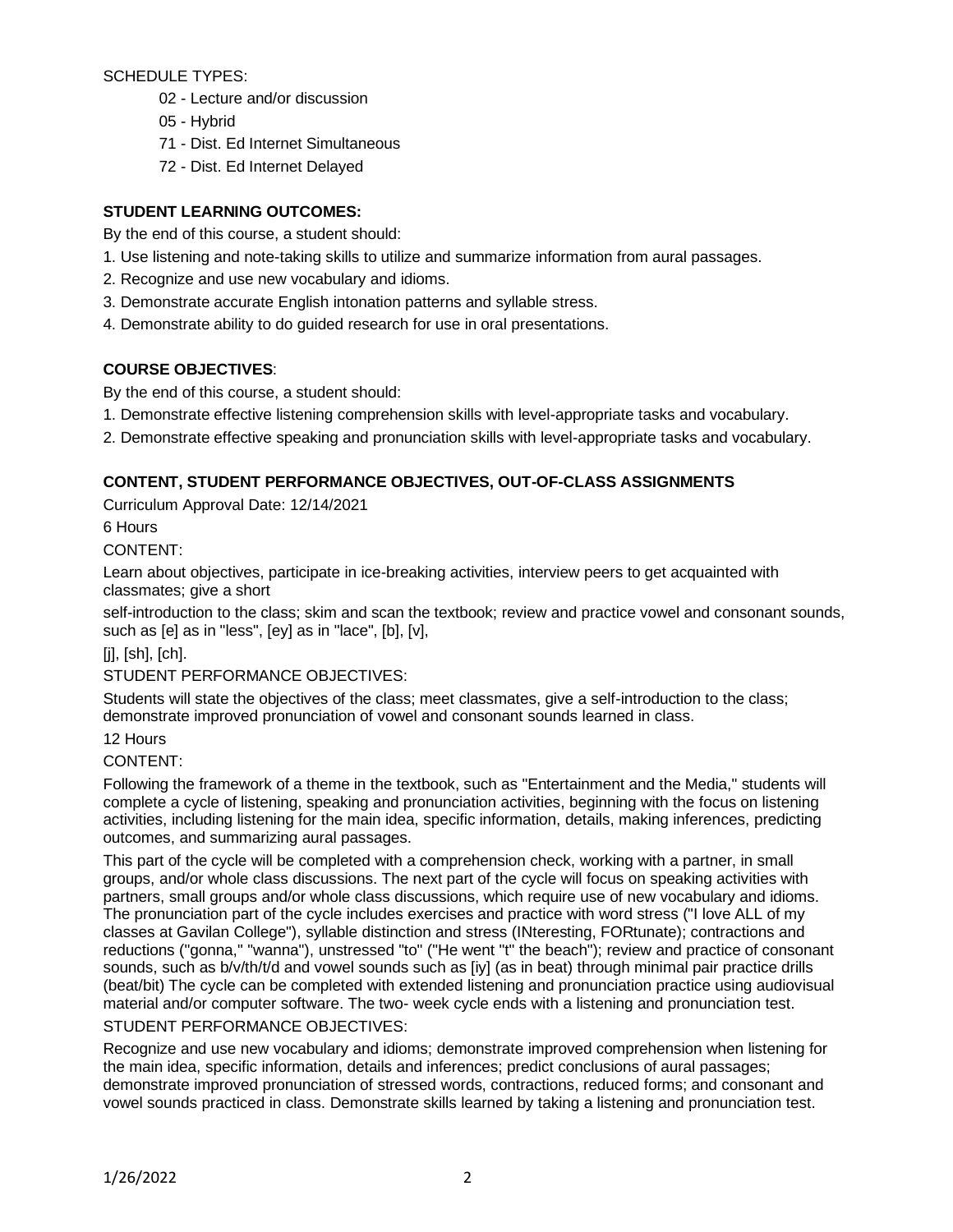# 12 Hours

### CONTENT:

Following the framework of a new unit in the textbook, such as "Experiencing Nature," repeat the activities listed in the previous cycle.

Include practice with contractions using "WILL" (I'll, he'll, she'll). Begin summarizing aural passages and practicing note taking skills. Continue recycling vowel and consonant sounds, syllable discrimination and stress, contractions and reductions, and word stress. The cycle can be completed with extended listening and pronunciation practice with audio-visual material such as film and television clips, news clips and songs. The cycle ends with a listening and pronunciation test.

STUDENT PERFORMANCE OBJECTIVES: Identify and use new vocabulary and idioms in speaking activities; demonstrate improved comprehension when listening for the main idea, specific information, details, inferences, and outcomes; use word stress and reductions; demonstrate improved awareness and pronunciation of syllables, and vowel and consonant pronunciation.

#### 14 Hours

CONTENT: Following the framework of a new unit in the textbook, such as "Health and Fitness," repeat the activities listed in previous cycles. Review requirements for the first presentation, discuss steps to researching information on the internet, taking notes for the presentation, qualities of a "good speech", and suggestions to help students feel less nervous. If possible, show students how to do basic computer research. The instructor will select a general class topic such as a famous American hero or anti-hero; a city in the world (outside of the U.S.), a famous natural/historic/cultural place in the world; an interesting aspect of American culture/history/politics (Civil War, Prohibition). The cycle can be completed with extended activities with audio-visual material such as songs, TV and film clips. The cycle ends with a listening and pronunciation test.

### STUDENT PERFORMANCE OBJECTIVES:

Prepare and practice delivery of the oral presentation; identify and use new vocabulary and idioms in speaking activities; demonstrate improved comprehension when listening for main idea, details, inferences, and conclusions; summarize information from aural passages; take notes, use stressed words, reductions, and better pronunciation of vowel and consonant sounds. Demonstrate skills learned by taking a test.

### 6 Hours

### CONTENT:

Presentation of the first oral report. When listening to peer presentations, students will take notes, and/or write down, and hand in three pieces of information they learned from each report.

### STUDENT PERFORMANCE OBJECTIVES:

Students will give a five-minute oral presentation, take notes while listening to peer presentations, and ask and answer questions.

#### 12 Hours

### CONTENT:

Following the framework of a new chapter in the textbook, such as "Cultures of the World," repeat the activities listed in previous cycles.

Practice identifying, and using intonation to denote attitude and interpret the speakers' tone and emotions, and practicing typical English rising and falling intonation patterns. Varied speaking activities with partners, in small groups, and/or whole class discussions will continue.

STUDENT PERFORMANCE OBJECTIVES: Demonstrate improvement when listening for the main idea, details, specific information, inferences, and outcomes; recognize intonation to denote attitude, and interpret the speakers' tone and emotions; use correct English intonation patterns; demonstrate improved ability to aurally distinguish, and correctly use, word and syllable stress, reductions, and vowel and consonant sounds.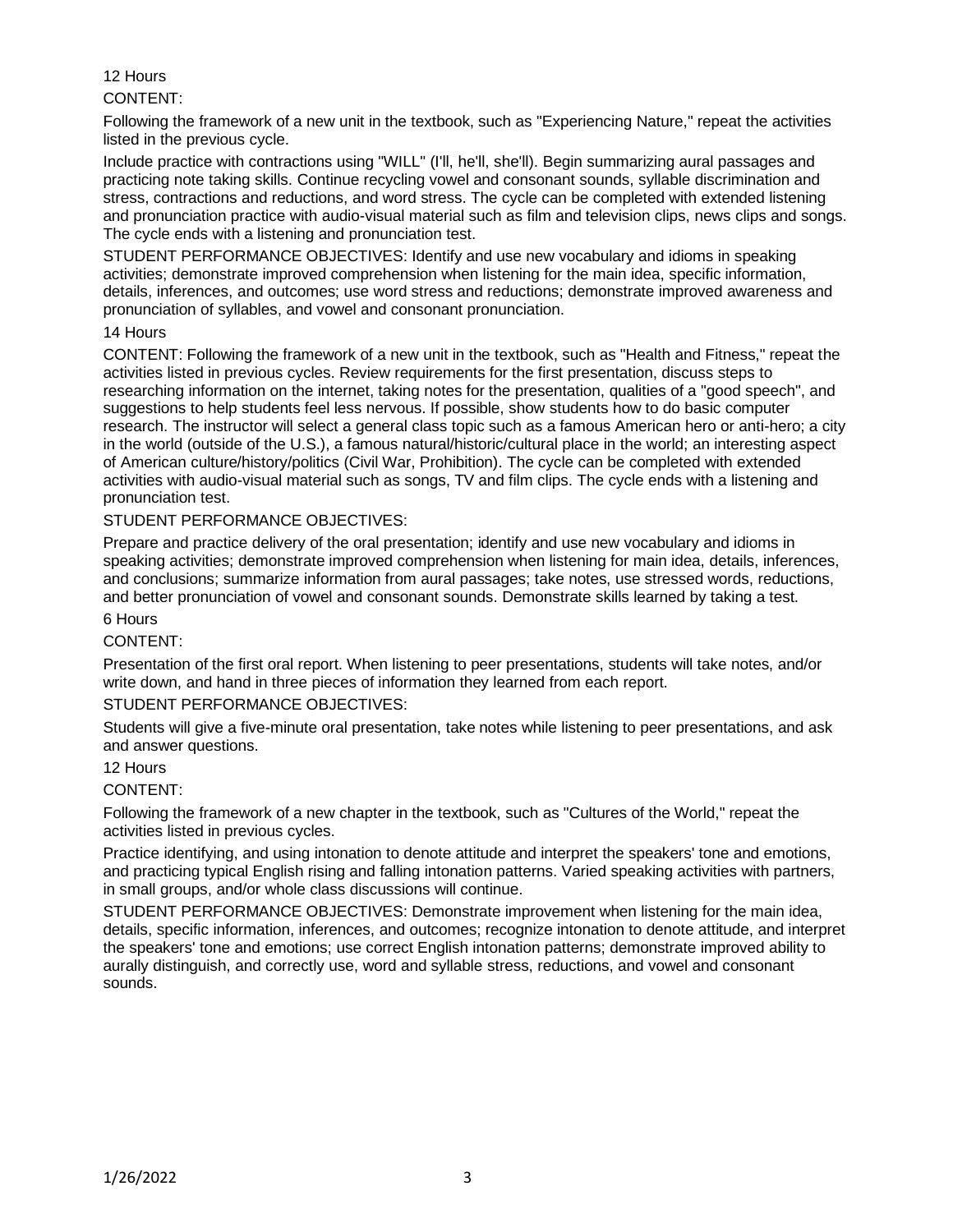### 12 Hours

CONTENT: Following the framework of a new chapter in the textbook, such as "Offbeat Jobs," repeat activities listed in previous cycles. Continue recycling vowel and consonant sounds; practicing typical English rising and falling intonation patterns; review and practice pronunciation of "can' and "can't, teens and tens (13/30), and regular past tense verbs. The cycle will end with a test.

### STUDENT PERFORMANCE OBJECTIVES:

Demonstrate improved comprehension when listening for the main idea, details, specific information, inferences, outcomes, and intonation to denote attitude and interpret the speakers' tone and emotions; summarize information from aural passages, take notes; demonstrate improved pronunciation of English sounds and intonation patterns, identify and use new vocabulary and idioms in speaking activities.

#### 14 Hours

### CONTENT:

Following the framework of a new chapter in the textbook, such as "Endangered Languages," follow the activities listed in previous cycles. Begin practicing "WH question" intonation question. Review and discuss requirements for the second oral presentation. Individual or group presentations are appropriate. A suggested broad topic is "Health, Disease, Diet and Fitness." Individual students, or groups, will choose sub-topics such as healthy diets and the obesity epidemic. The cycle can be completed with extended listening and pronunciation practice with audio-visual material. The cycle will end with a listening and pronunciation test.

### STUDENT PERFORMANCE OBJECTIVES:

Prepare the second oral presentation; study for the test; demonstrate improved skills when listening for the main idea, details, specific information, inferences, outcomes, and use of intonation to denote attitude, and interpret the speaker's tone and emotions; summarize information; take notes, use new vocabulary and idioms in speaking activities; demonstrate an improvement in English rising and falling intonation patterns, particularly when asking "WH" questions; demonstrate skills learned by taking a listening and pronunciation test.

#### 6 Hours

#### CONTENT:

Students will present their second oral report. While listening to peer presentations, students will take notes and/or write down and hand in three pieces of information they learned from each speech.

STUDENT PERFORMANCE OBJECTIVES: Present a five-minute report, take notes while listening to peer presentations, and ask and answer questions.

#### 12 Hours

### CONTENT:

Following the framework of a new theme in the textbook, such as "Good Mood Foods," repeat the activities listed in previous cycles. Continue recycling and practicing difficult pronunciation material and English intonation patterns including "Wh" questions and "Tag" Questions. The cycle will end with a listening and pronunciation test.

#### STUDENT PERFORMANCE OBJECTIVES:

Demonstrate improved comprehension when the listening for the main idea, details, specific information, inferences, conclusions, and use of intonation to denote attitude and interpret the speakers tone and emotions; summarize information from aural passages; take notes; identify and use new vocabulary in speaking activities; demonstrate improved pronunciation of regular past tense verbs, and vowel and consonant sounds practiced in class. Demonstrate improved use of rising and falling intonation patterns, including correct intonation of "wh" and "tag" questions. Demonstrate skills learned by taking a listening and pronunciation test.

#### 2 Hours

The FINAL EXAM will be composed of two parts: a five to ten-minute "one-on -one" (instructor-student) interview to evaluate speaking; and an objective, in-class listening test.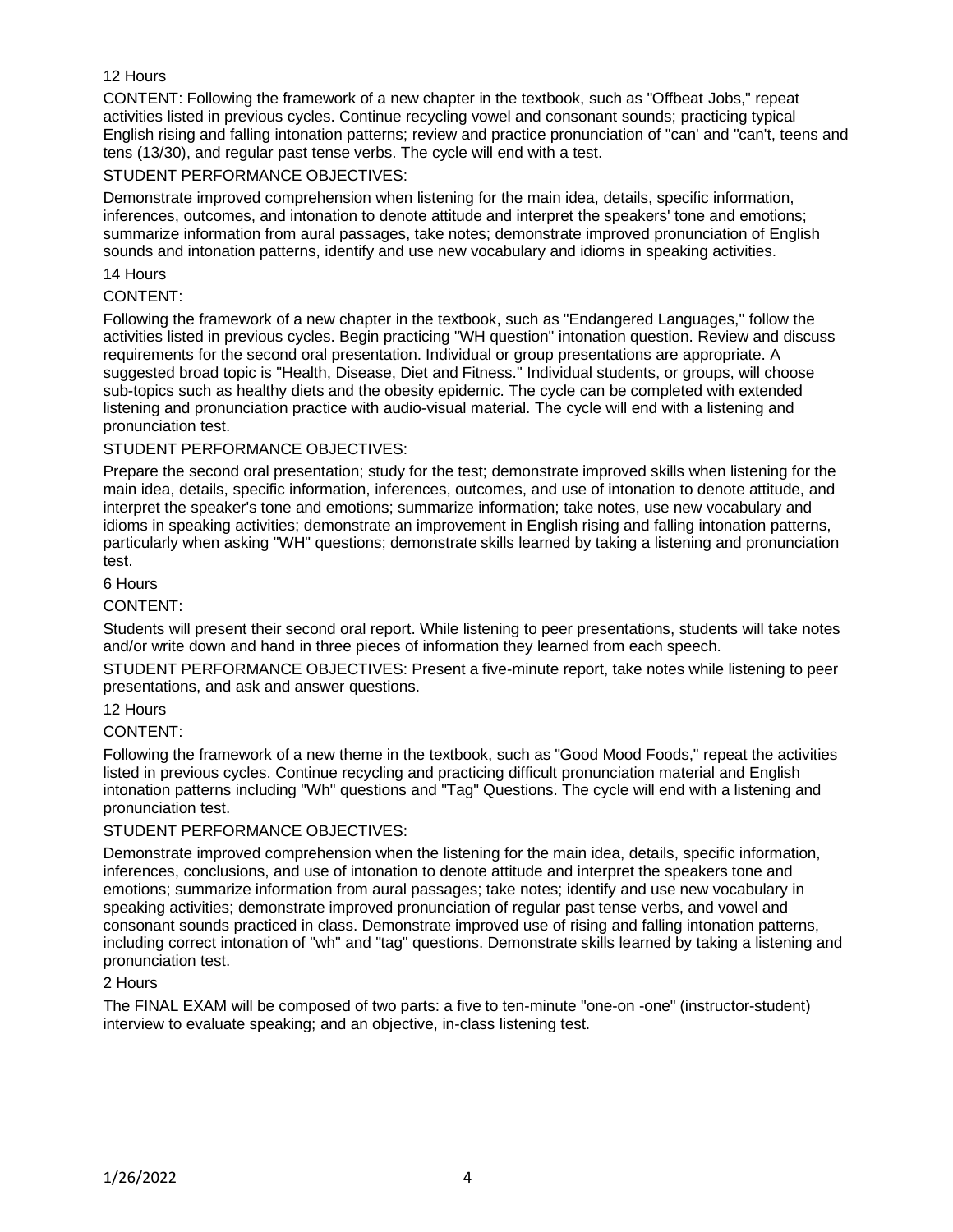### **METHODS OF INSTRUCTION:**

Large and small group discussions, pair-work, role-play, peer interviews, pronunciation drills, oral presentations, and lecture.

### **OUT OF CLASS ASSIGNMENTS:**

Required Outside Hours 156 Assignment Description Textbook assignments

Required Outside Hours 40 Assignment Description Research, write, and practice presentations

Required Outside Hours 10 Assignment Description Plan, implement, and summarize interviews

Required Outside Hours 10 Assignment Description Plan, implement, and summarize surveys

#### **METHODS OF EVALUATION:**

Skill demonstrations Evaluation Percent 35 Evaluation Description Percent range of total grade: 35 % to 45 % Class Performance/s

Objective examinations Evaluation Percent 50 Evaluation Description Percent range of total grade: 50 % to 60 % Multiple Choice; True/False; Matching Items; Completion

Other methods of evaluation Evaluation Percent 15 Evaluation Description Percent range of total grade: 5 % to 15 % Class participation, partner work, group work